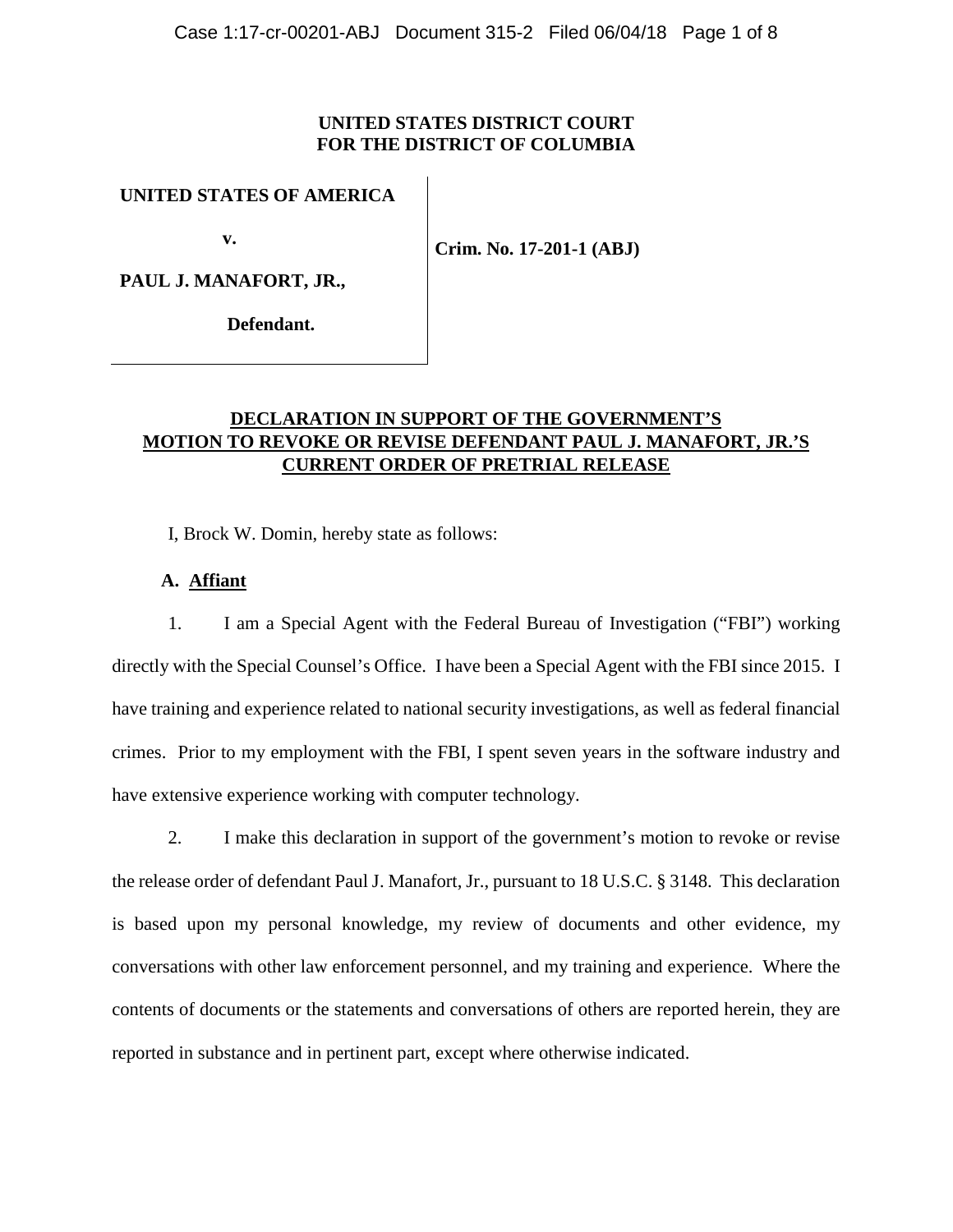#### **B. The "Hapsburg" Group**

3. As part of its ongoing investigation, the government identified a public-relations firm—called, along with its successor, "Company D" in what follows—and two principals at that firm (Persons "D1" and "D2") who communicated with Manafort, Gates, and Person A regarding the lobbying scheme described in the Superseding Indictment. Persons D1 and D2's work with Manafort, Gates, and Person A encompassed lobbying work on behalf of the Ukrainian government, which included the lobbying work by the Hapsburg group members. Persons D1 and D2 also communicated with individual(s) at Law Firm A, Company A, and Company B, and Ukrainian government personnel, among others, regarding Manafort's scheme to lobby on behalf of Ukraine in the United States.

4. As referenced in the Superseding Indictment, in late 2011, Manafort, with Person D1, developed what became the "Hapsburg group." Manafort proposed the project to the Ukrainian government in the "Eyes Only" memorandum excerpted in the Superseding Indictment. *See, e.g.*, Superseding Indictment of February 23, 2018 (Doc. 202), ¶ 31.

5. Person D1 told the government that Manafort wanted the Hapsburg group to remain "under the radar," and that the Hapsburg group would speak as ostensible third-party endorsers on behalf of Ukraine, but the fact that they were paid millions of euros would be kept secret. Manafort and Person D1 selected individuals who could be discreet.

6. In or about June 2011, Manafort arranged a conference call with Person D1 to discuss the goals and deliverables of Company D's work. Manafort then sent Person D1 a memorandum describing a "framework" for Company D's work: the "goal of the program . . . is to educate the western media, expand the media awareness of what is really happening and establish mechanisms to maintain a constant flow of information into Europe and the US,"

2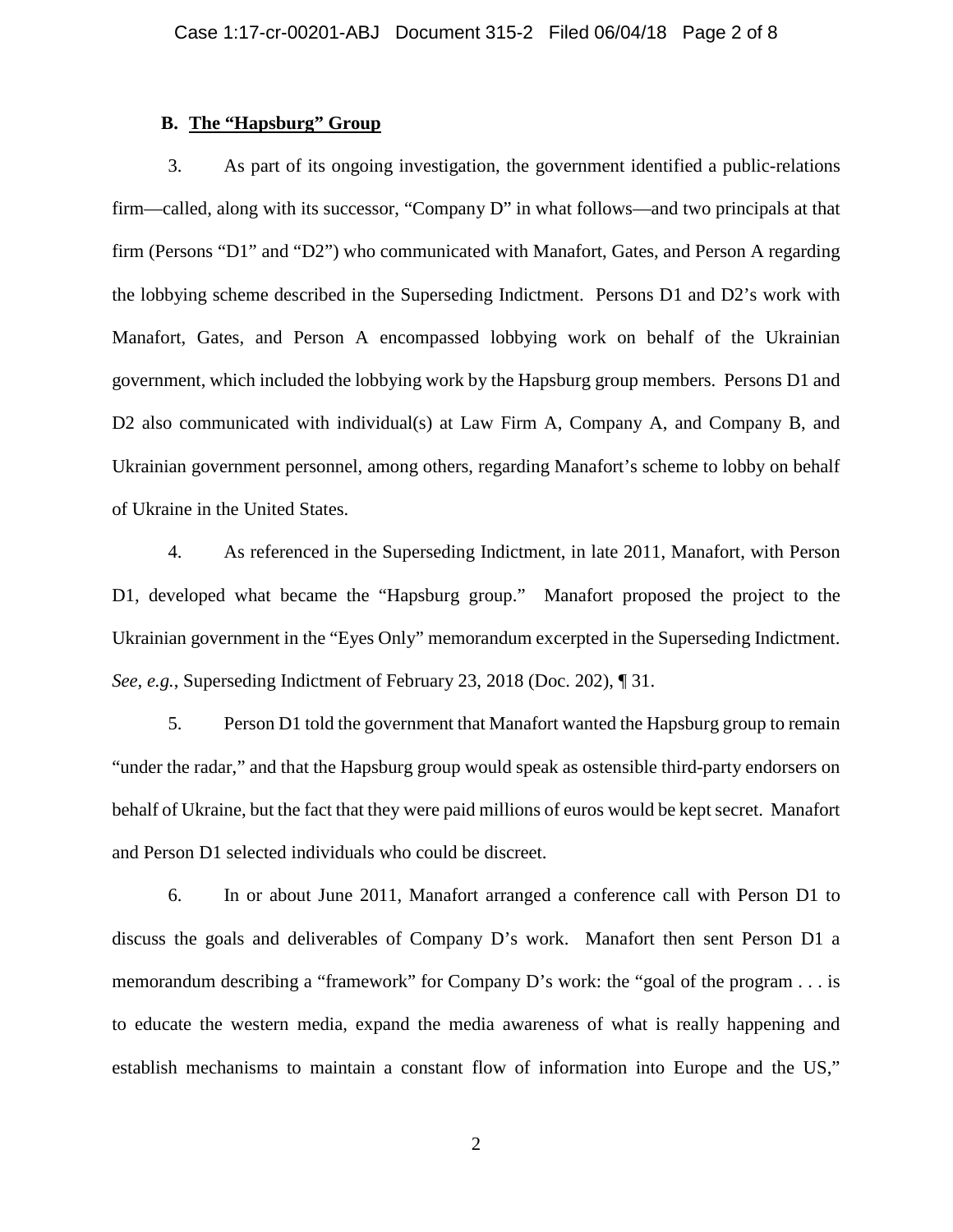#### Case 1:17-cr-00201-ABJ Document 315-2 Filed 06/04/18 Page 3 of 8

including "Washington." Manafort's agenda for the conference call proposed a contract that would "cover the EU and the US." And, indeed, a contract sent by Person A to Person D1 regarding Company D's work described a "campaign . . . aimed at media, decision-makers, think[] tanks and business and political leaders in Europe and the United States." The contract included, as "agreed deliverables," work on "Print/electronic media coverage in Europe and US." A copy of Manafort's e-mail regarding the June 2011 conference call is attached hereto as Exhibit A, and a copy of the contract is attached hereto as Exhibit B.

7. In or about June 2012, Person D1 wrote a memorandum to Manafort describing a group of "Third-Party Champions on Ukraine," which Person D1 described as a "small chorus of high-level European third-party endorsers and politically credible friends who can act informally and without a formal government relationship . . . ." In this memorandum, Person D1 described a phone call with a former senior politician who would eventually become the head of the Hapsburg group, during which the former politician embraced the "idea of what he called 'underground commenting.'" Person D1's memorandum to Manafort is attached hereto as Exhibit C.

8. As alleged, the government has developed substantial evidence showing that the Hapsburg group performed a variety of lobbying tasks in the United States. That work included, among other things, the dissemination of ghostwritten articles in the American press and the arrangement of meetings with politicians in the legislative branch and members of the Executive Branch (in coordination with Companies A and B).

9. As one example of the Hapsburg group's lobbying directed towards the United States, in September 2012, members of the Senate Foreign Relations Committee were considering a resolution condemning as "politically motivated" the prosecution of Yulia Tymoshenko. Manafort and Gates, with the assistance of Persons D1 and D2, arranged for members of the

3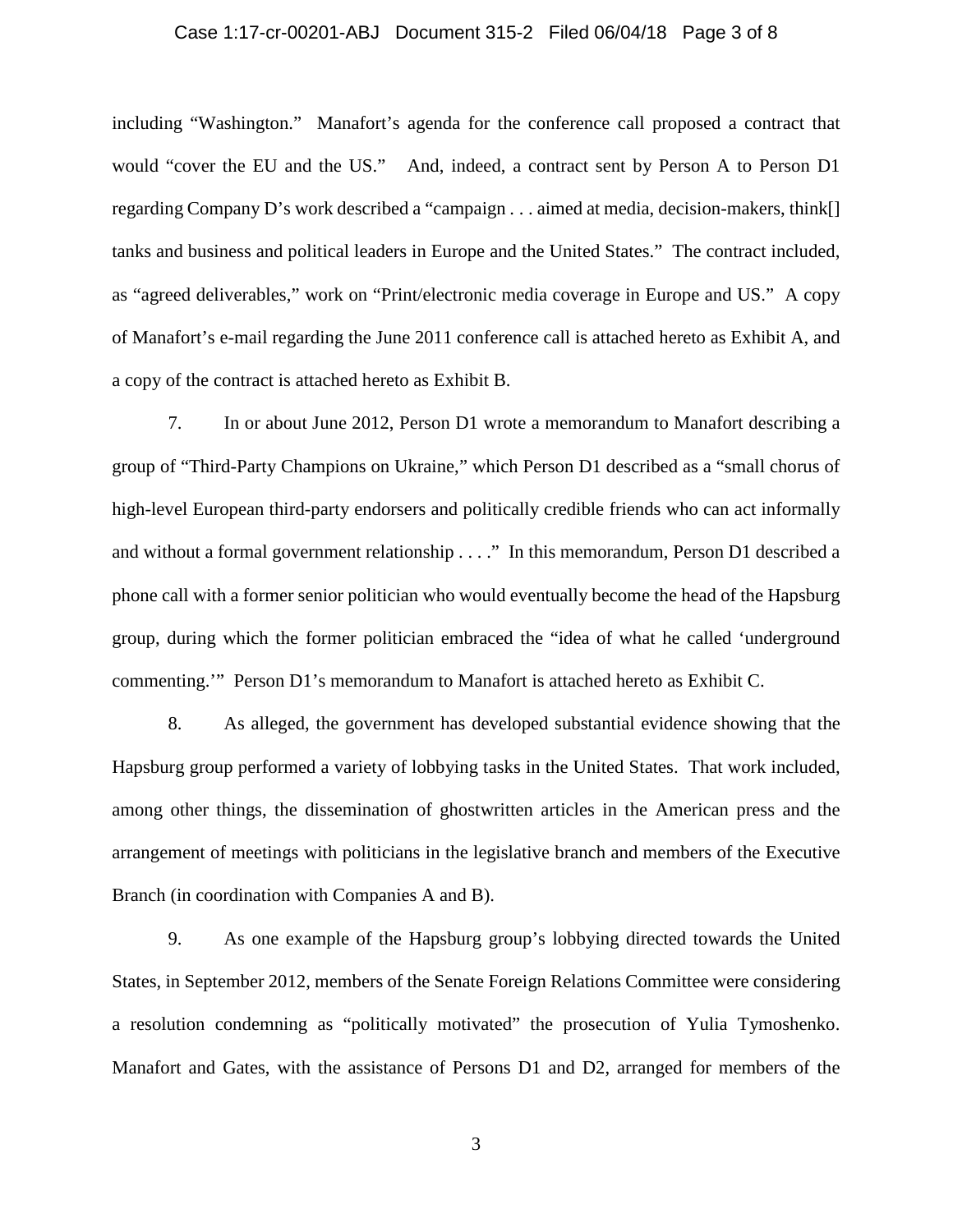#### Case 1:17-cr-00201-ABJ Document 315-2 Filed 06/04/18 Page 4 of 8

Hapsburg group to lobby United States senators on behalf of Ukraine. Manafort emphasized that one of the senators should be made aware that one member of the Hapsburg group was a "representative of the President of the [European Parliament]," but did not disclose that that member was a paid lobbyist for Ukraine. A copy of the correspondence memorializing the Ministry of Foreign Affairs's instructions, Manafort's guidance, and outreach to senators is attached hereto as Exhibit D.

10. As another example, in early 2013, Manafort, Gates, and Persons D1 and D2 arranged for members of the Hapsburg group to meet with politicians and others in Washington, D.C. In connection with one member's visit to Washington, D.C., Gates and others arranged for the member of the Hapsburg group to submit an op-ed to *The Hill*. *See* Ex. E. Persons D1 and D2 drafted the op-ed, and redrafted it after receiving Manafort's direction that it not appear "too partisan" for the Hapsburg group member. Once satisfied with the piece, Manafort noted that it was "[a]lmost a waste not to use this on the FT, NYT, WSJ, WP, caliber newspapers." *See* Ex. F. The article was placed in *The Hill*, a newspaper and website published in Washington, D.C., on March 4, 2013.

11. In connection with another member of the Hapsburg group's trip to Washington in early 2013, Gates and Manafort communicated with Persons D1 and D2 regarding the trip. Gates sent Manafort an agenda memorializing the member's scheduled meetings with senators, congressmen, and members of their staffs. That agenda is attached hereto as Exhibit G. As explained by an employee of Company B to an embassy employee making border entry arrangements, the Hapsburg group member would "be traveling to Washington, DC next week" and would "be meeting with US Government officials and Members of Congress." *See* Ex. H. Person D2 told the government that he attended the meetings in Washington, D.C. with the member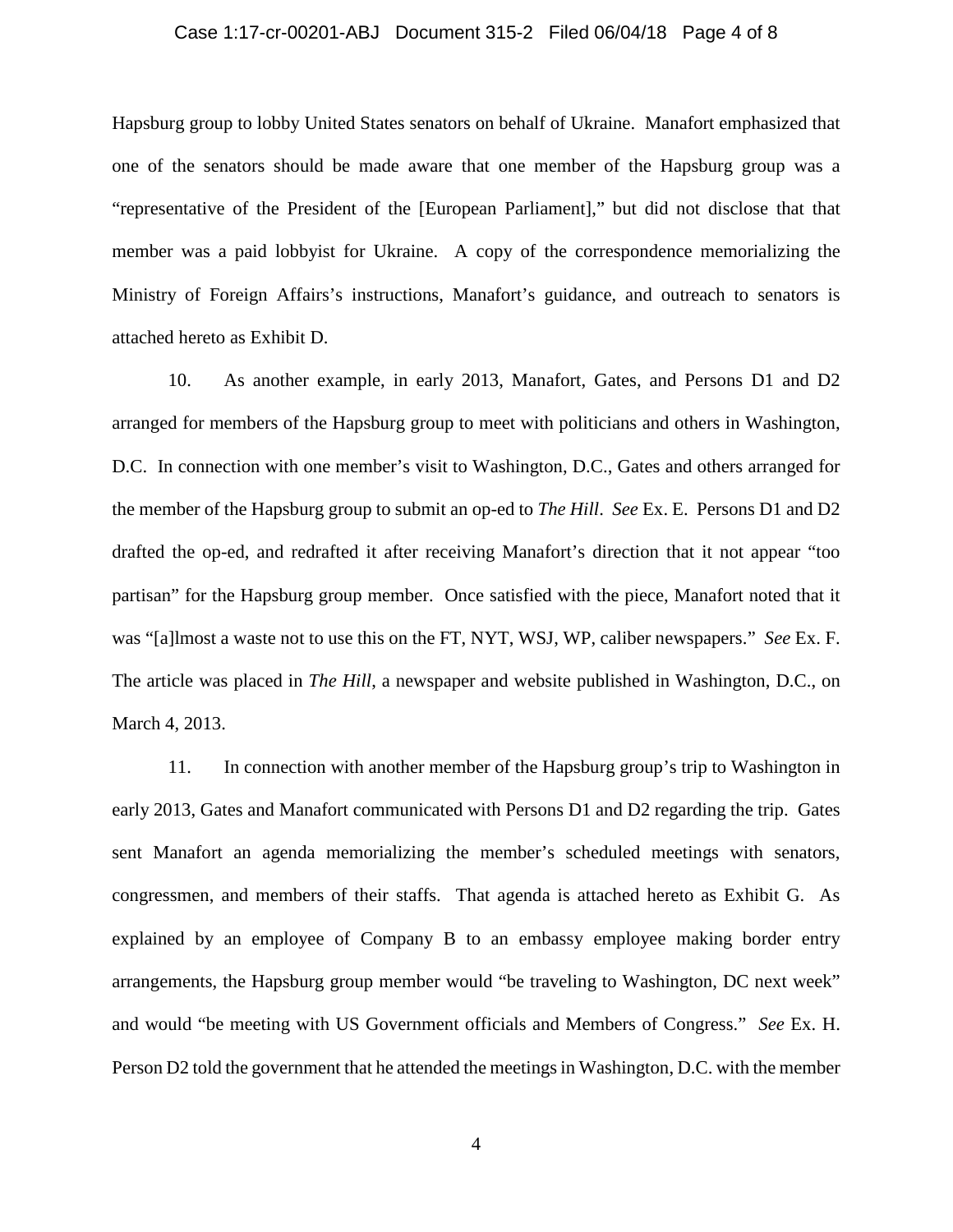#### Case 1:17-cr-00201-ABJ Document 315-2 Filed 06/04/18 Page 5 of 8

of the Hapsburg group and members of Congress, among others. Person D2 further stated that after the meetings with United States government officials, the member of the Hapsburg group, Person D2, and Manafort met at the Willard Hotel for drinks. After the member of the Hapsburg group left, Person D2 and Manafort remained at the hotel and discussed how the meetings had gone. Manafort reported that he had received positive feedback regarding the meetings from a "backchannel" source, and, in Person D2's view, Manafort was happy with the results.

12. As a final example, when an editorial regarding Ukraine appeared in *The New York Times* in January 2014, Gates forwarded the article to Persons D1 and D2 with instructions that a member of the Hapsburg group should write a "response." *See* Ex. I. Persons D1 and D2 drafted an op-ed on behalf of one of the members of the Hapsburg group, *see* Ex. J, Gates offered comments, *see* Ex. K, and the op-ed ran in *The New York Times* in or around February 2014, *see*  Ex. L.

#### **C. Efforts to Contact Persons D1 and D2**

13. Documents produced by Persons D1 and D2, statements made by Persons D1 and D2 to the government, telephone records obtained by the government, and documents recovered pursuant to a court-authorized search of Manafort's iCloud account evidence that Manafort, while on bail from this Court, and with the assistance of Person A, contacted and attempted to contact Persons D1 and D2 in an effort to influence their testimony and to otherwise conceal evidence. The investigation into this matter is ongoing.<sup>[1](#page-4-0)</sup>

14. On February 24, 2018—the day after Gates pleaded guilty—Manafort sent Person D1 the message "This is paul." Manafort's toll records for his cell phone indicate that he called a number associated with Person D1 the same day, and that the two had a call lasting 1 minute and

<span id="page-4-0"></span> <sup>1</sup> Persons D1 and D2 provided the content of the text messages described below in May 2018.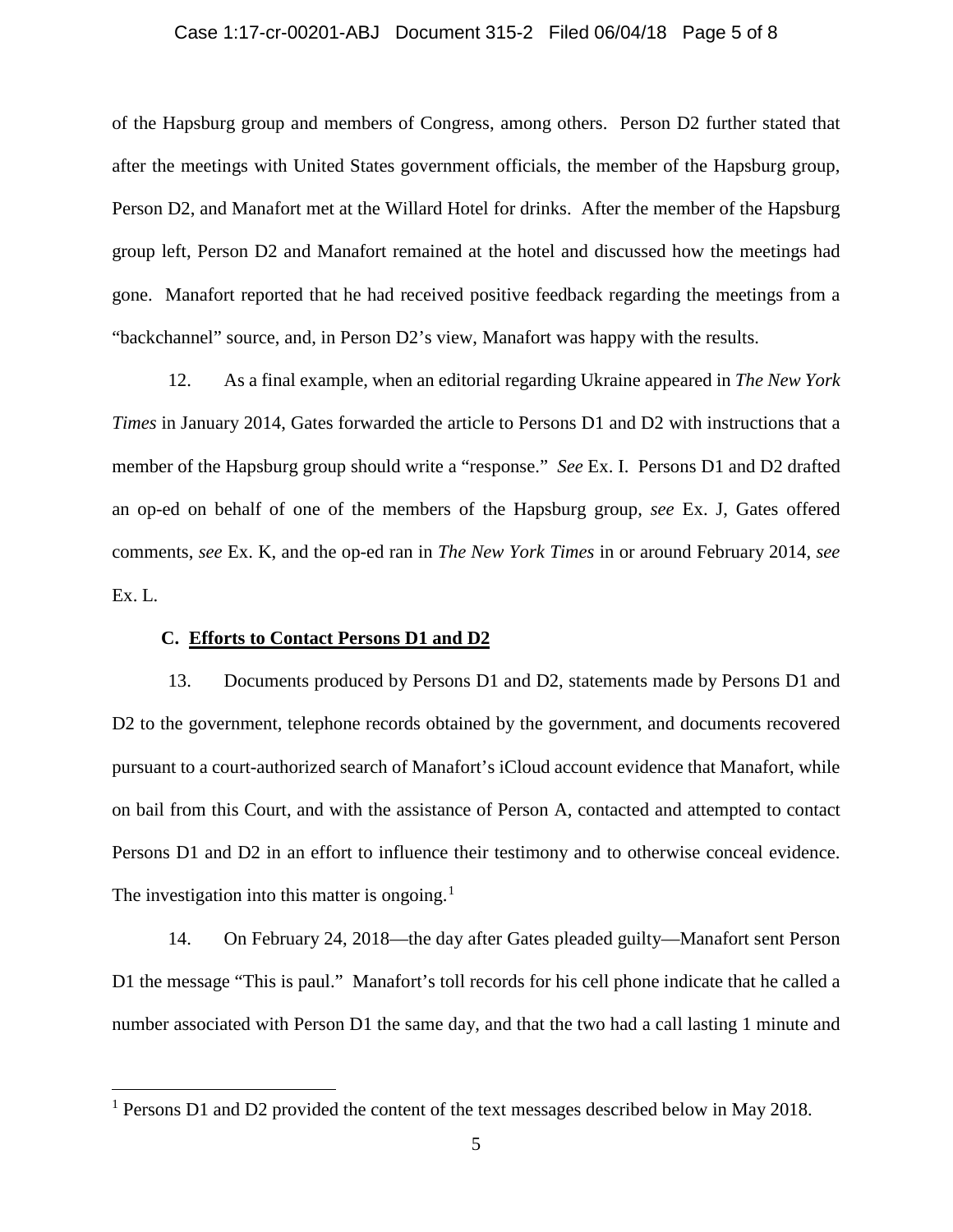#### Case 1:17-cr-00201-ABJ Document 315-2 Filed 06/04/18 Page 6 of 8

24 seconds. On February 25 and 27, 2018, Manafort attempted to call another phone number associated with Person D1, but did not connect. Person D1 told the government that in or around this period, Manafort called Person D1, and that the two had not spoken since July of the previous year. Person D1 stated that after answering the call and after the caller identified himself as Manafort, Manafort stated that he wanted to give Person D1 a heads-up about Hapsburg. Person D1 immediately ended the call because he was concerned about the outreach.

15. On February 26, 2018, Manafort sent Person D1 a series of messages using an encrypted application on his phone. The messages read as follows:

- **23:56:**http://www.businessinsider.com/former-european-leaders-manafort-hapsburggroup-2018-2?r=UK&IR=T
- **23:57:** We should talk. I have made clear that they worked in Europe.

The government confirmed that these messages were sent by Manafort, upon review of Manafort's iCloud account pursuant to a court-authorized search. Information contained in Manafort's iCloud account further indicates that Manafort attempted to call Person D1 from the same encrypted application on February 27, 2018.

16. The web address included in Manafort's "23:56" message contains an article describing the Superseding Indictment and its inclusion of allegations concerning the Hapsburg group and its work in the United States. *See* Michael Kranz, *Former European leaders struggle to explain themselves after Mueller claims Paul Manafort paid them to lobby for Ukraine*, Business Insider (Feb. 25, 2018), *available at* http://www.businessinsider.com/former-european-leadersmanafort-hapsburg-group-2018-2?r=UK&IR=T (attached hereto as Exhibit M) ("According to Mueller's indictment, two European politicians were secretly paid around  $\epsilon$  million by Manafort in order to 'take positions favorable to Ukraine, including by lobbying in the United States.'").

17. On February 28, 2018, Person A separately contacted Person D2 via an encrypted messaging application. Person D2 worked for years with Person D1, and was known to Manafort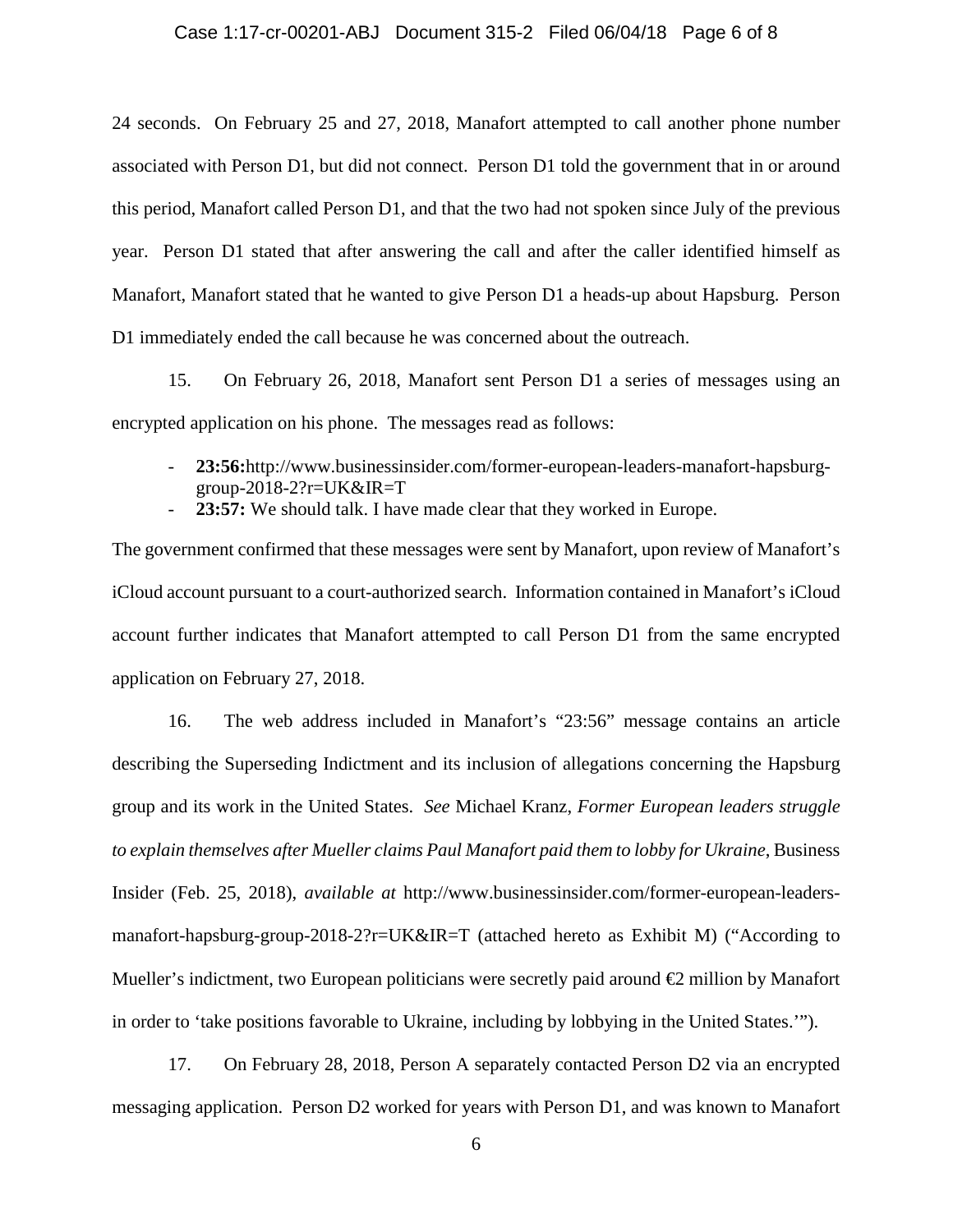### Case 1:17-cr-00201-ABJ Document 315-2 Filed 06/04/18 Page 7 of 8

and Person A as a key associate of Person D1. Person D2 told the government that he worked on press strategy for the Hapsburg group, and did work on behalf of Ukraine in the United States and Europe. Person A's texts to Person D2 read as follows:

- 01:49: [Person D2], hi! How are you? Hope you are doing fine. ;))
- 01:51: My friend P is trying to reach [Person D1] to brief him on what's going on.
- 01:51: If you have a chance to mention this to [Person D1] would be great.
- 01:53: Basically P wants to give him a quick summary that he says to everybody (which is true) that our friends never lobbied in the US, and the purpose of the program was EU

Approximately four hours later, Person A switched to another encrypted application and sent a similar series of messages to Person D2.

18. Approximately one month later, Person A reached out to Person D1 directly as well. On April 4, 2018, Person A sent a message to Person D1: "Hi. This is [Person A's first initial]. My friend P is looking for ways to connect to you to pass you several messages. Can we arrange that." Person A reached out to Person D2 the same day, and reiterated his need for help in connecting Person D1 with Manafort. Person A added in his text to Person D2: "I tried him [*i.e.*, Person D1] on all numbers." A timeline summarizing the above-described communications is attached hereto as Exhibit N.

19. Person D1 told the government that Person D1 understood Manafort's messages to be an effort to "suborn perjury" by influencing Person D1's potential statements. Person D1 well knew and believed from frequent interactions with its members that the Hapsburg group in fact lobbied in the United States, and that Manafort and Person A knew that fact.

20. Person D2 told the government that Person D1 had also told him that Manafort had called Person D1 to discuss the new indictment, but that Person D1 abruptly ended the call. Person D2 further stated that he received the messages from Person A "out of the blue," but did not open them at the time for fear of alerting Person A that he had read them. (Person D2 could, however,